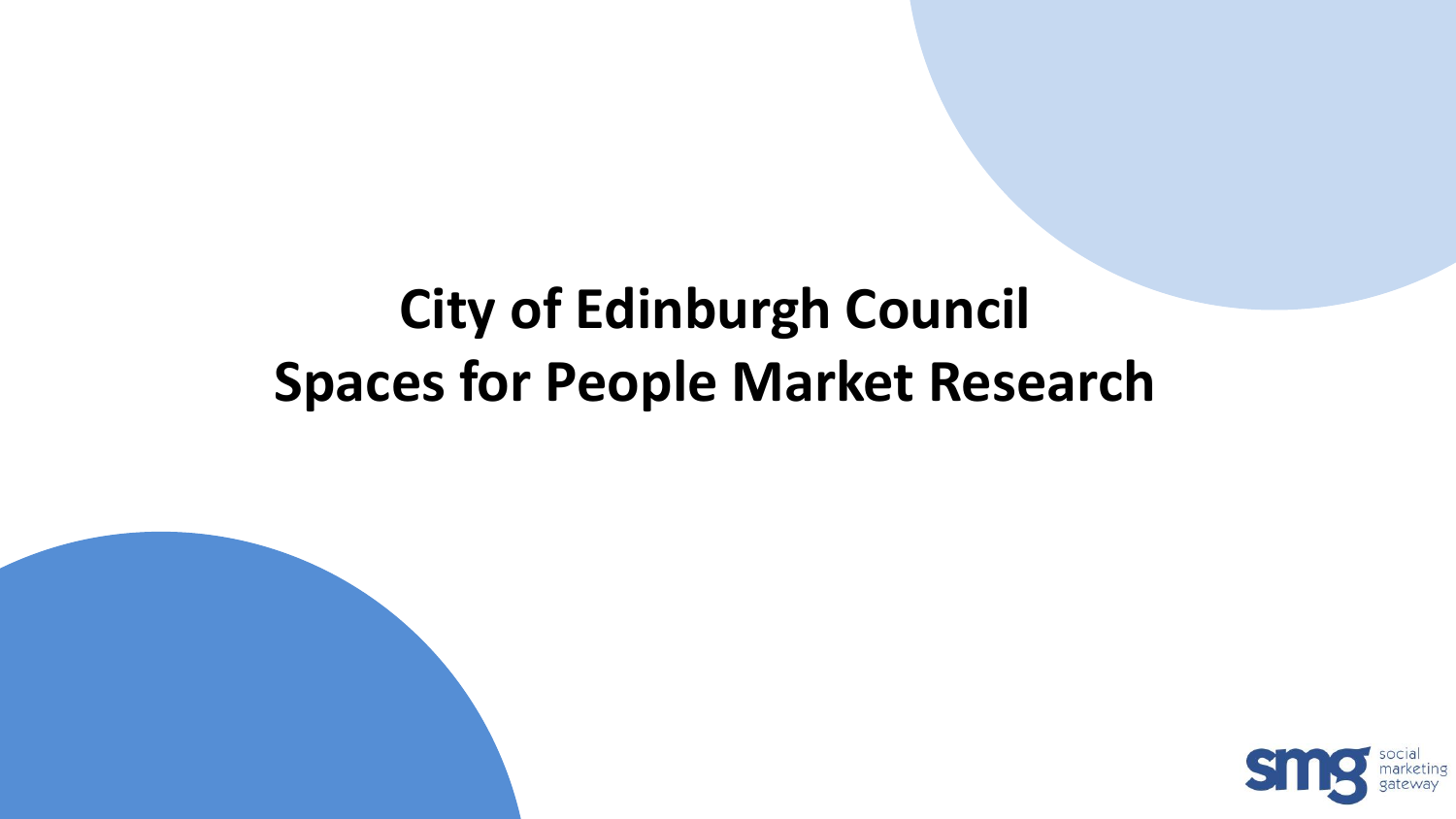### **Methodology**

- Online self-completion survey of Edinburgh residents
	- Questionnaire adapted from CEC Spaces for People consultation
	- Survey programmed and hosted by Jump Research
	- Survey link distributed by online panel providers
	- Full dataset achieved with all respondents required to give an answer to each question (except those asking for open comments)
- Fieldwork conducted between  $4^{\text{th}}$  and  $15^{\text{th}}$  March 2021
- Final sample size: n=583
	- $-$  Delivers a dataset with a margin of error of between  $\pm$  1.14% and  $\pm$ 4.06% at the 95% confidence limit
- Data weighted by age and gender to match Edinburgh People Survey 2019 profile
- Responses received from all postcode areas within Edinburgh city boundaries
- Research conducted in accordance with Market Research Society Code of Conduct

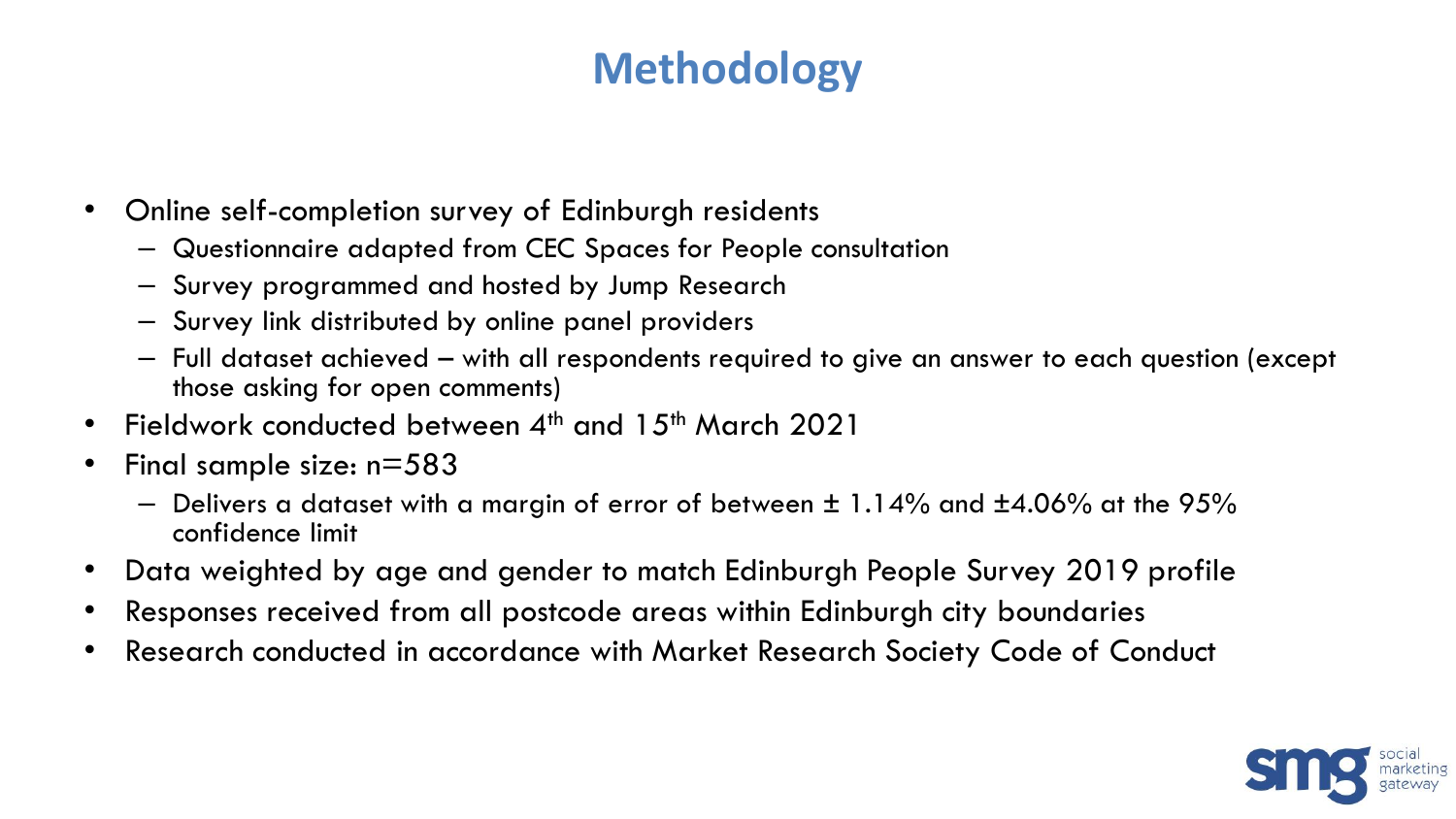# **Sampling**

- Sample was provided by working with two online panel partners: Dynata and Panelbase both members of Market Research Society and ESOMAR, who run panels exclusively for research purposes.
- Each has a sizeable panel of members of the public who have agreed to complete research surveys in exchange for a small financial reward.
- Panel members are recruited using a variety of methods including in-street interviewing, direct email invitations, online marketing channels across a diverse range of websites, online affiliate partners and networks
- Sample selection for surveys is driven by the profile requirements of each individual survey in this case, sample was selected based on specific EH postcodes
	- Systems automatically extract at random the panel members who meet all profiling requirements.
	- This process is subjected to quality assurance checks in order to verify that the correct sampling requirements and expectations are met before engaging in the mass deployment of survey invitations.
- Where sample is drawn from different sources, as in this project, the panel companies use third-party digital fingerprint technology to prevent duplication.
- Response rates are monitored daily and additional invitations sent if required.

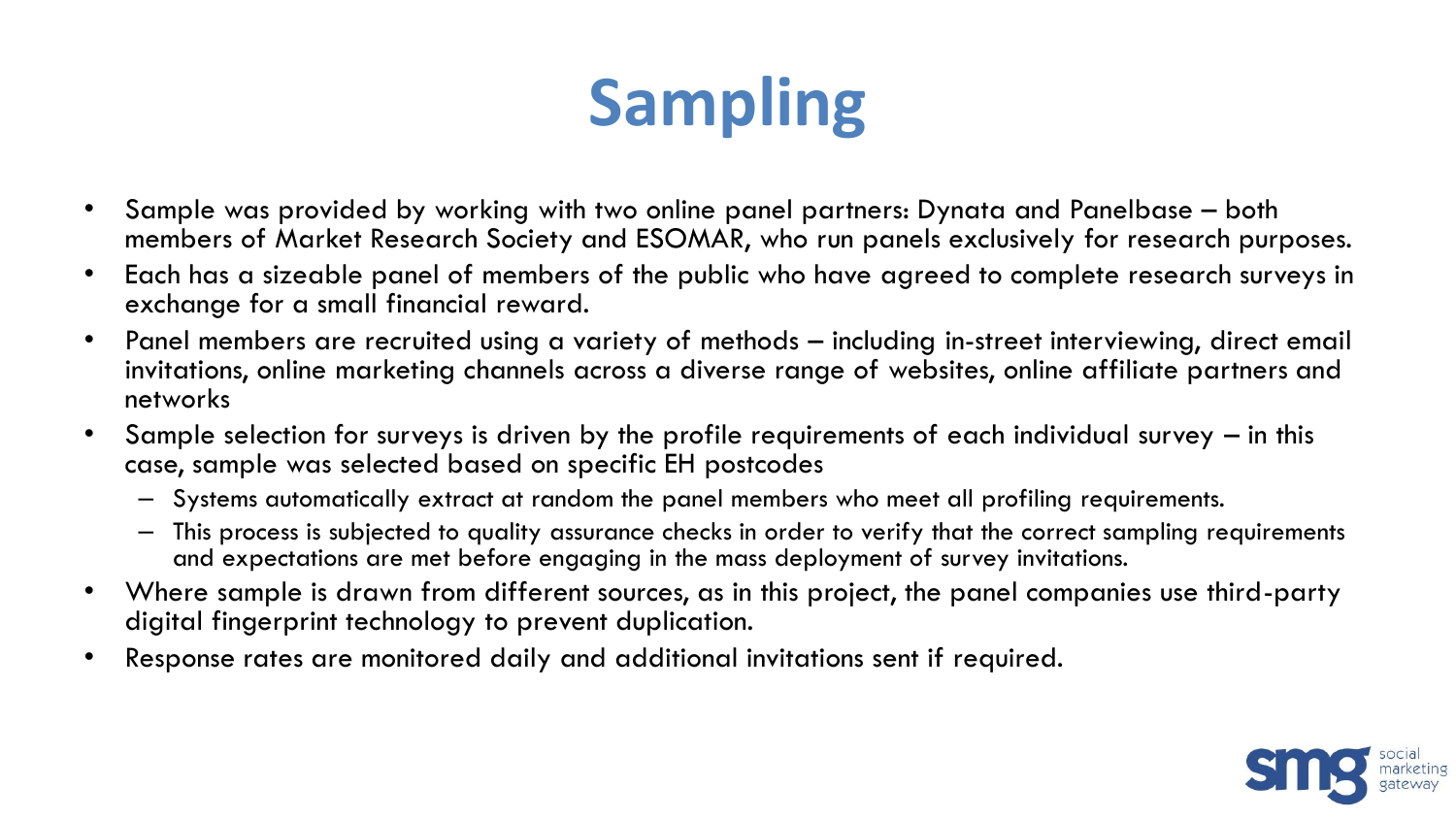# **Key Observations**

- The Covid-19 pandemic changed the way residents currently move around Edinburgh
	- Shift away from using buses as the main mode of transport
	- Increase in cycling and car usage
	- Walking became the most often used mode of transport
- Most Edinburgh residents were familiar with the different types of Spaces for People schemes in place across the city
	- Particularly those in the city centre and on key major thoroughfares
- Levels of support were higher than levels of opposition for all types of existing Spaces for People scheme
	- Those familiar with each type of scheme were more positive towards retention than those unfamiliar with the schemes
- Key benefits were identified as making active travel safer for children and parents, and improving spaces for pedestrians
- The main perceived disadvantages related to increased traffic and congestion
- Amongst those familiar with individual schemes, support for retention outweighed calls for removal in the majority of cases
	- Numbers familiar with individual school schemes were too low to draw any firm conclusions
- In terms of new / recently installed measures, views were fairly evenly split, with a high proportion unsure
	- perhaps not surprising given the likely lack of familiarity with the detail of these measures
		- However, in each area between 3 and 4 in 10 did not want to see any of the new measures removed post pandemic; whilst between 2 and 3 in 10 did not want to see any retained.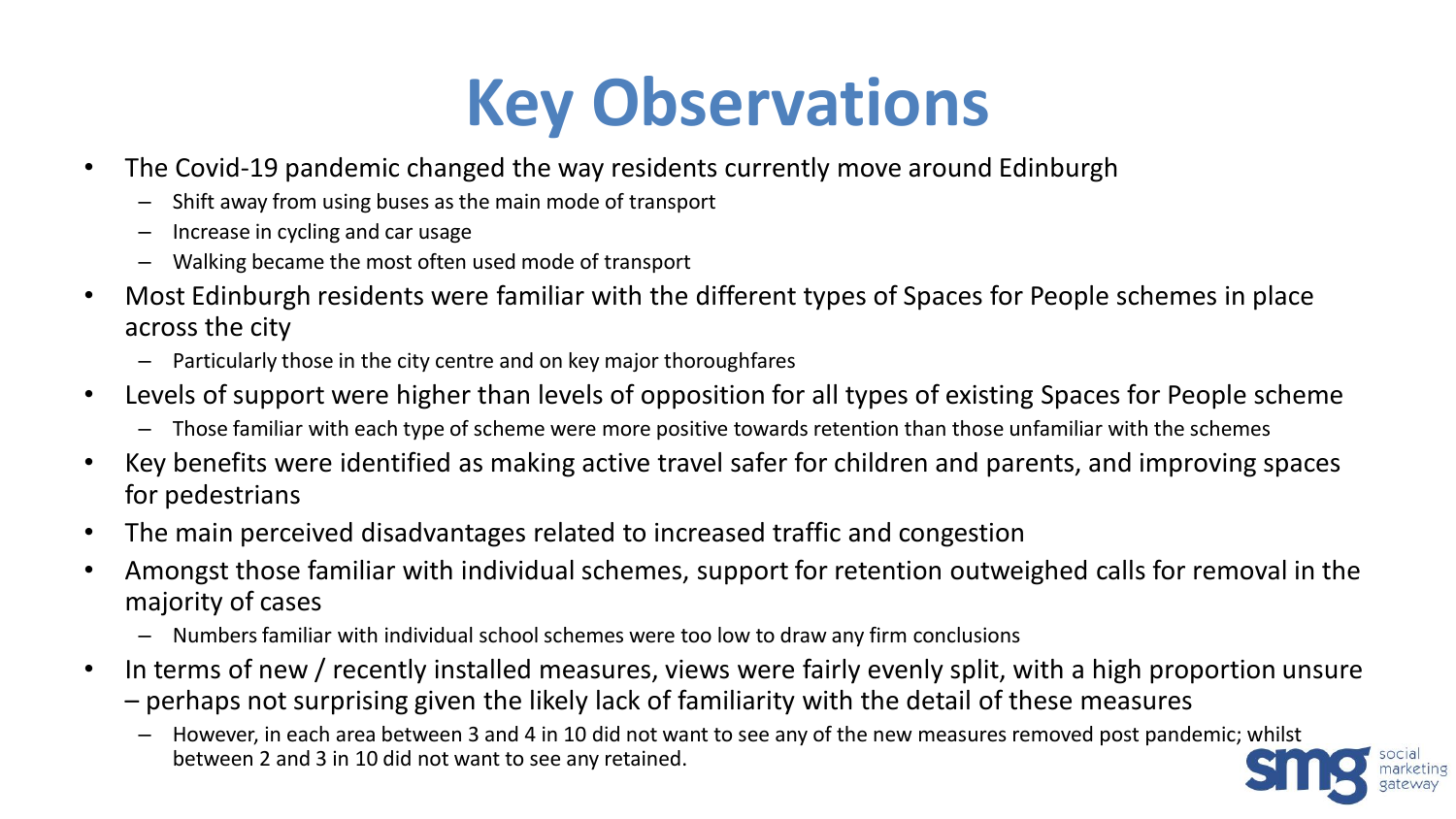### **Forms of transport used**



**Q18 During the pandemic, what forms of transport have you most often used when travelling around Edinburgh? Q19 Thinking back before the pandemic, what forms of transport did you most often use when travelling around Edinburgh?**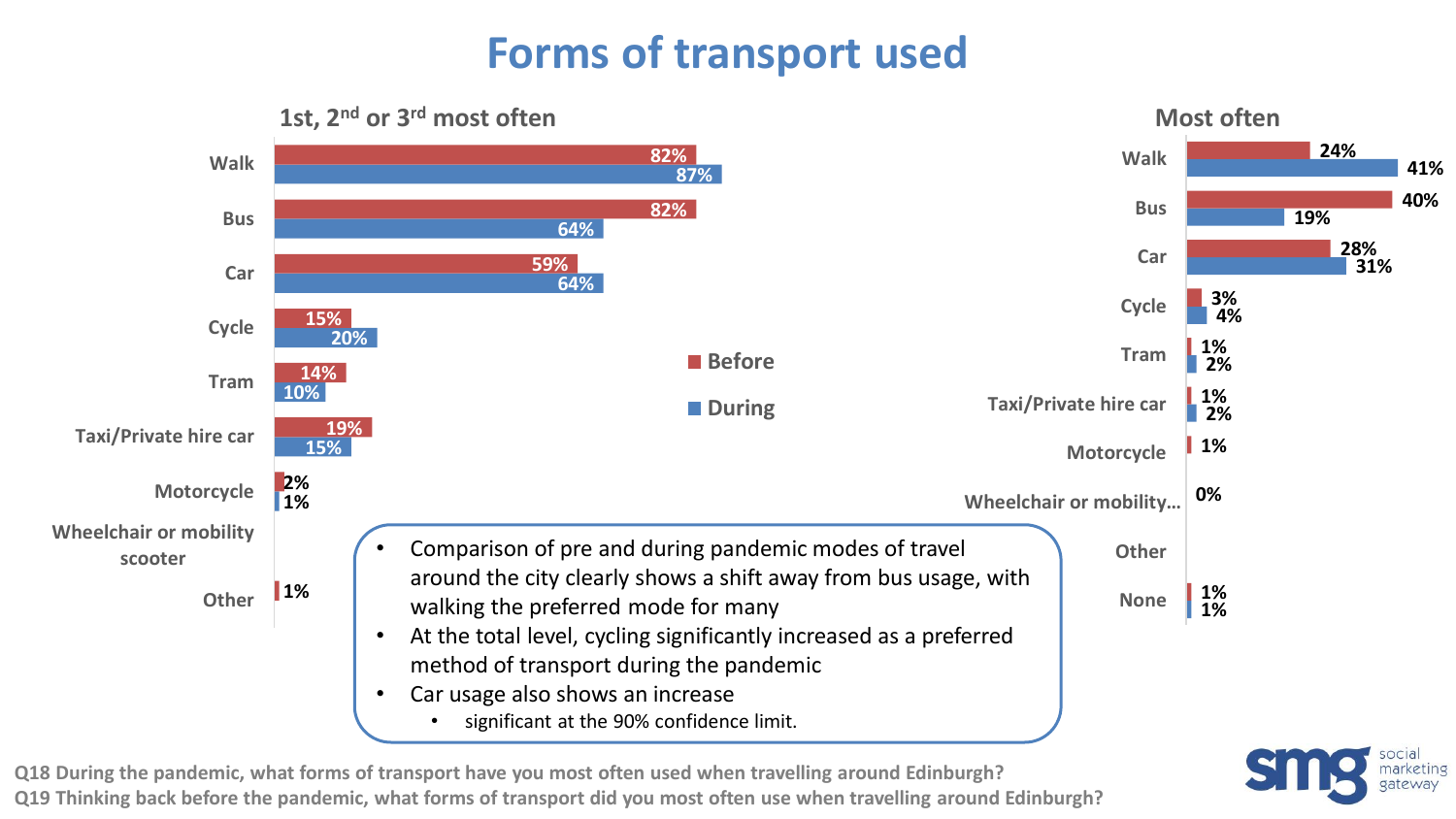### **Familiarity with project types**



**Q4 Please select the option which best describes your familiarity with each of the following types of project in Edinburgh**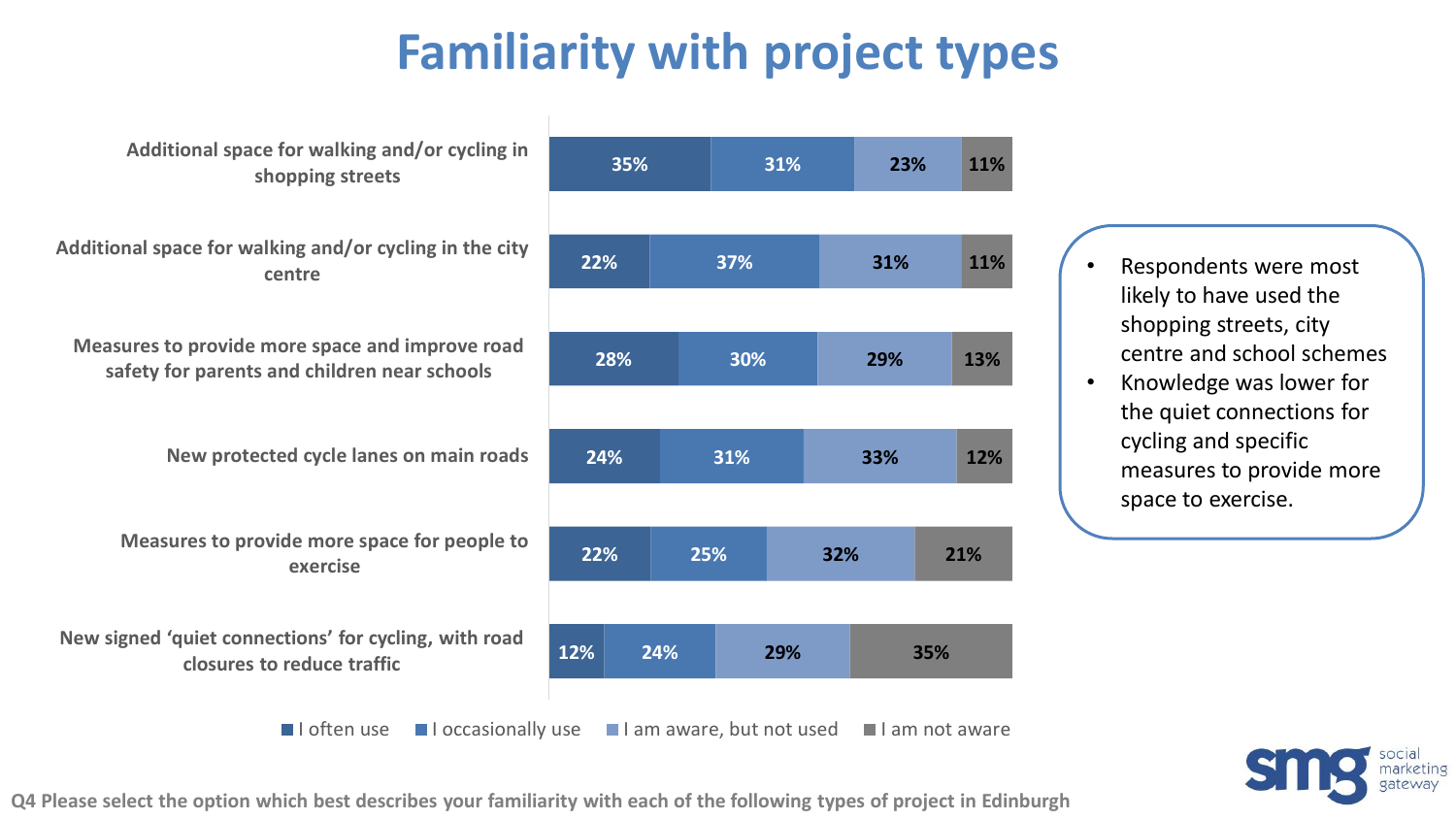### **Familiarity with SfP interventions by area**



**Q. Can you select the streets/roads with Spaces for People measures in area that you are most familiar with?**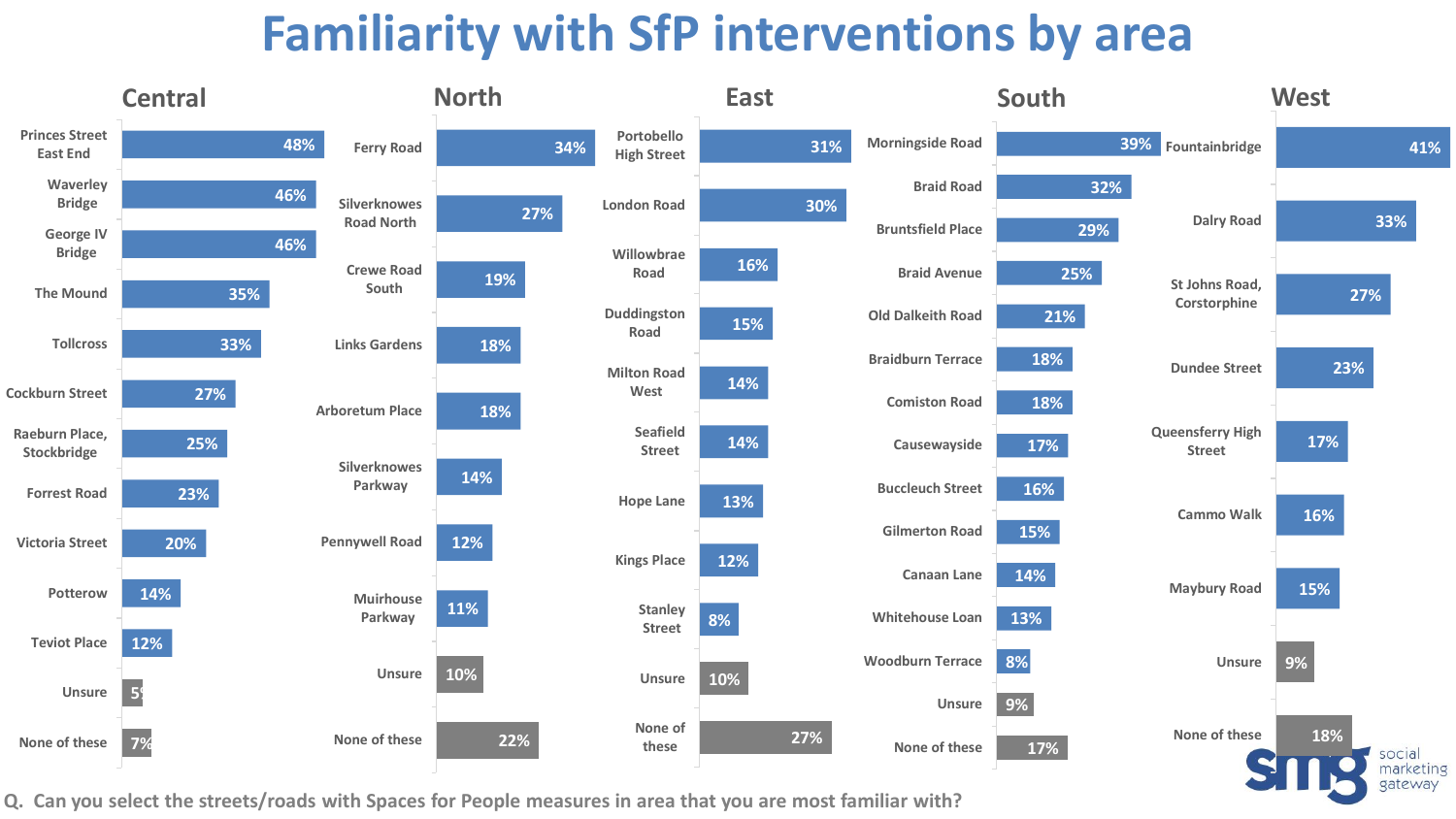### **Overall Views on Existing Schemes**

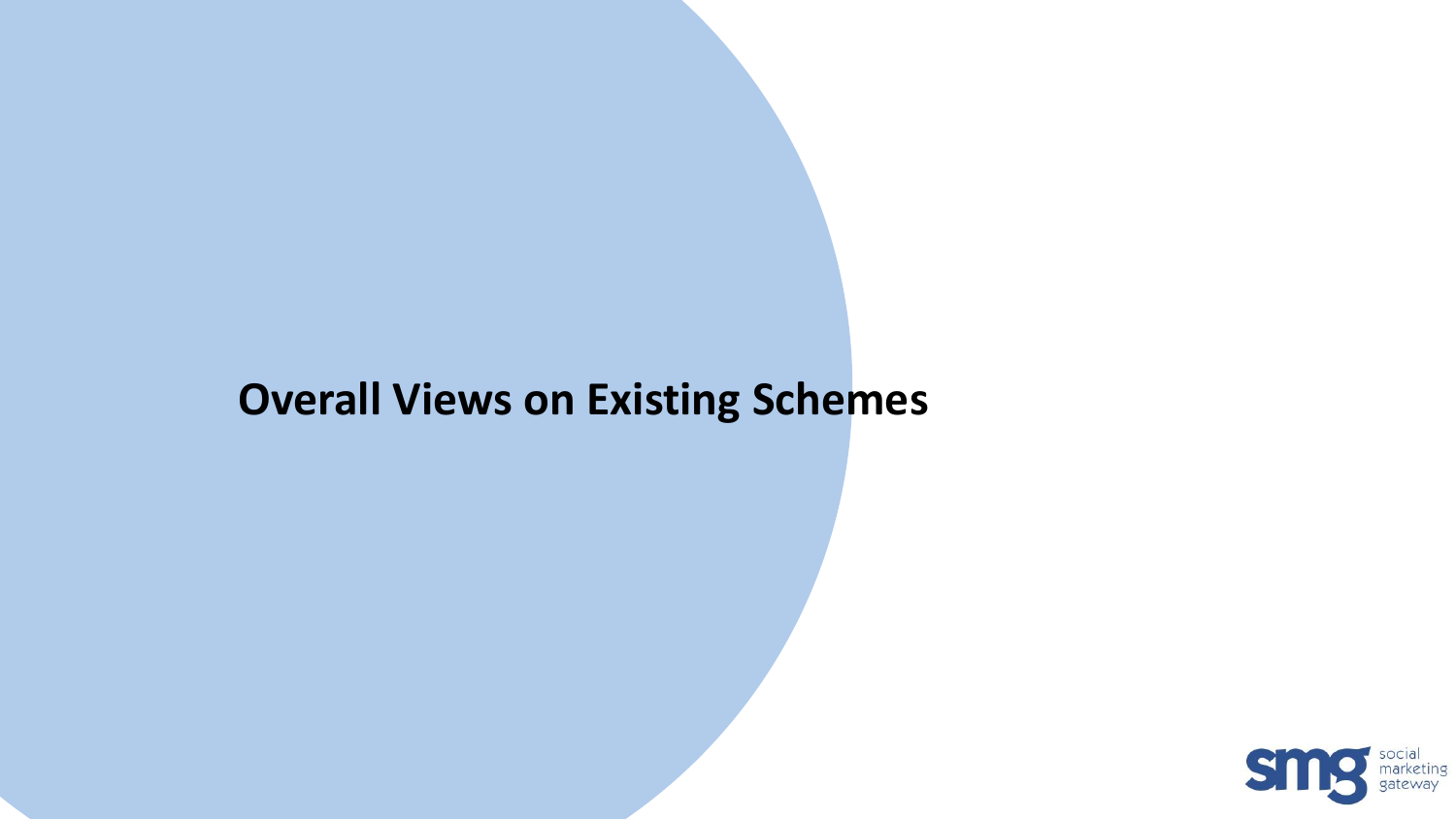### **Overall support / opposition to measures**

**29% 29% 23% 27% 23% 16% 45% 51% 59% 59% 61% 65%** New signed 'quiet connections' for day to day cycling, with road closures to reduce traffic. Connecting existing walking/cycling routes used for leisure, by closing some roads to cars and/or providing protected space for walking and cycling on roads. Additional space for walking and/or cycling in shopping streets New protected cycle lanes on main roads Additional space for walking and/or cycling in the city centre Projects to support walking and cycling to school, such as: more space for walking and cycling, restricting parking, closing streets near schools **Total oppose Total support**

• Looking at the overall support vs oppose data, it is clear that for all measures support significantly outweighs opposition

- Those who had used each measure were more likely to support its retention
- Those with no household access to a car/van were significantly more likely to support retention of all measures than those who had one or more cars
- Those who used a car on Spaces for People streets/roads were significantly more likely to oppose all measures than those using other modes of transport.



**Q7 How much do you support or oppose retaining the following types of measure as a means of achieving longer term Council objectives?**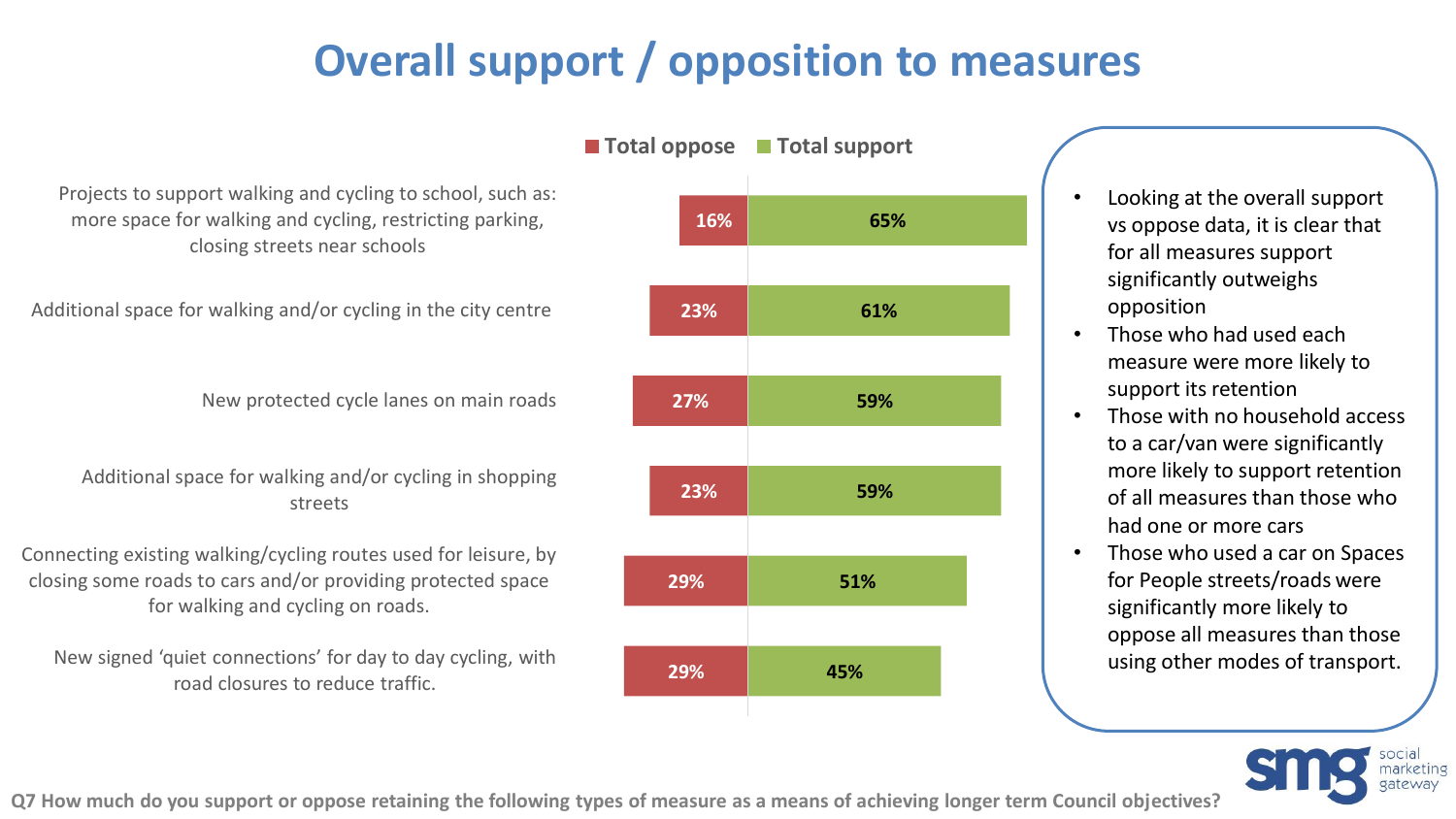### **Benefits of retaining measures**

**1% 1%** None of these Unsure **Other** More space to enable you to stop and chat Increased number of people shopping locally Making things easier for people with sight loss More space for street cafes etc Reduced traffic congestion Lower traffic speeds Easier and/or safer to cross the road Making things easier for people using wheelchairs or with… More space and better links for walking/cycling/jogging etc for… Improvements for people cycling (e.g. protected lanes, quiet links) Improvements for people walking (e.g. more space, less traffic) Easier and safer for children and parents to walk or cycle to school



• Making active travel safer for children and parents, and improving spaces for pedestrians were the most widely recognised benefits of Spaces for People measures

**47%**

**54%**

- A range of other benefits for cycling, exercise, wheelchair users and pedestrians were also noted
- 1 in 10 respondents did not see any benefits of retaining Spaces for People measures
	- Rising to 16% amongst those who used cars on SfP streets/roads



**Q8 What would you say are the most important benefits of retaining 'Spaces for People' measures in place?**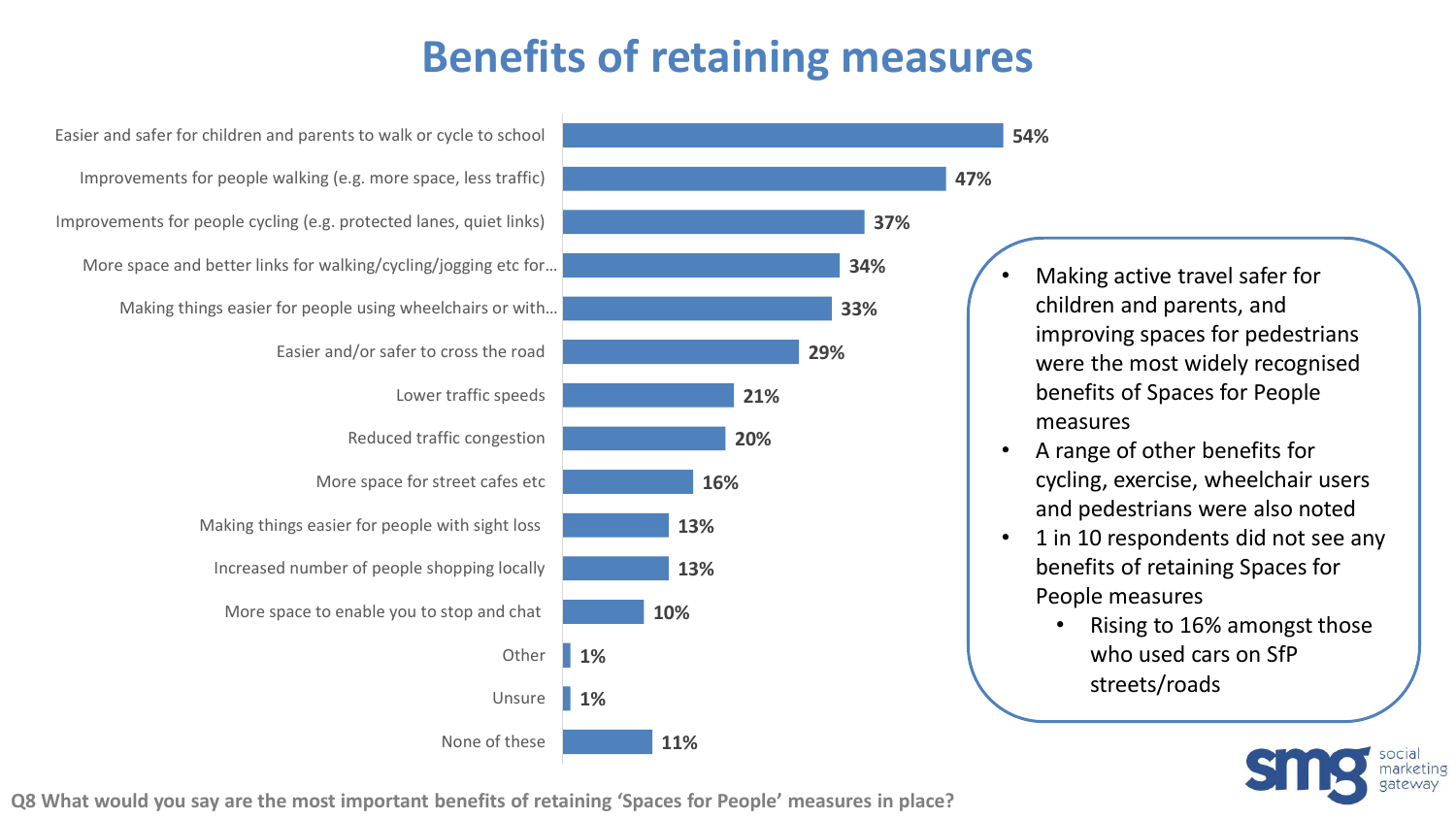### **Disadvantages of retaining measures**

**40%**

**43%**





- Traffic diversion and congestion were the most widely perceived disadvantages of retaining the measures
- A number of other issues relating to parking, deliveries and general inconvenience were also noted
	- With significantly more car users on SfP roads/streets highlighting these issues
- 7% of respondents could not see any disadvantages to retaining Spaces for People measures



**Q9 What would you say are the most important disadvantages of retaining 'Spaces for People' measures in place?**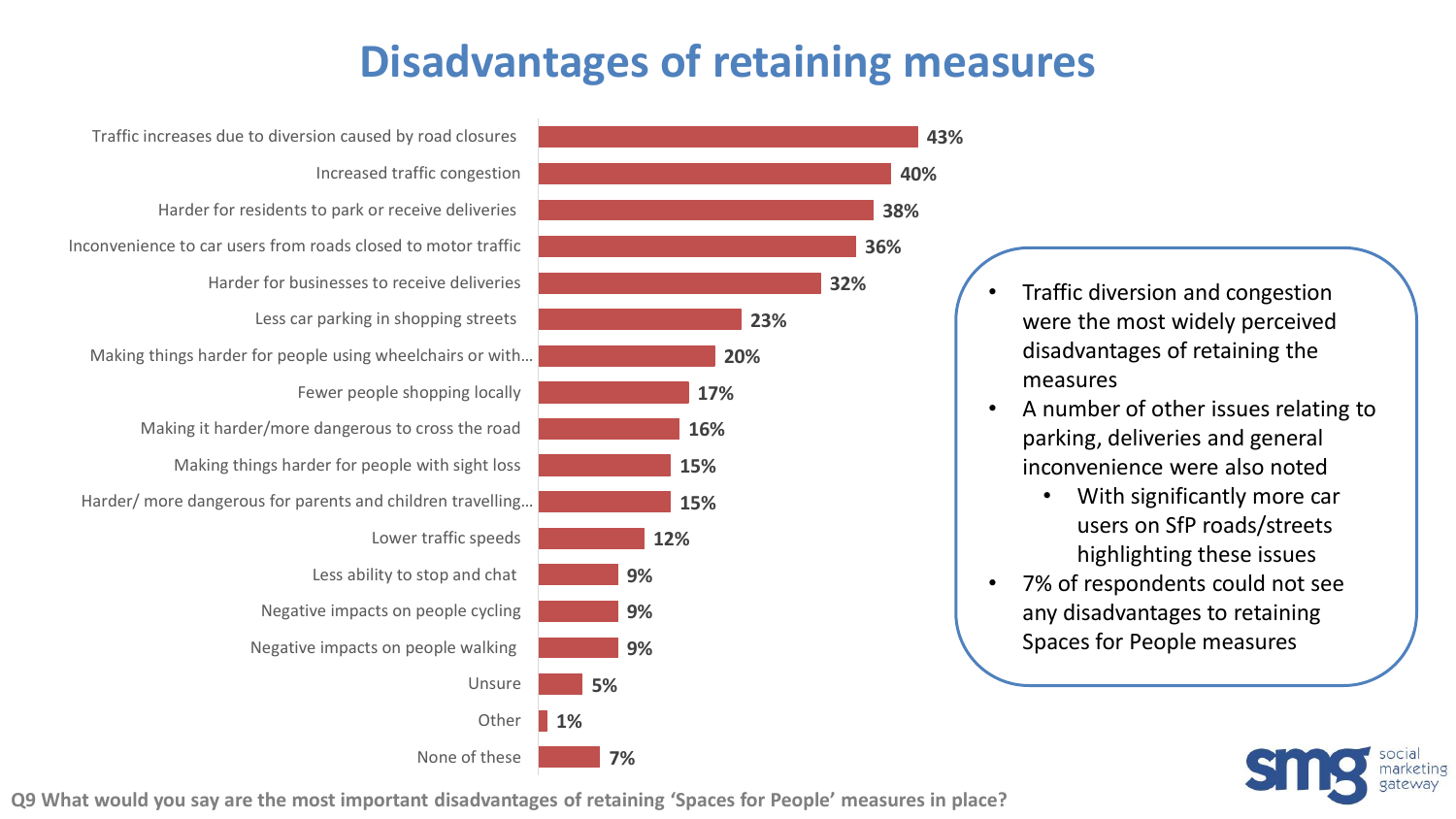#### **Views on Specific Existing Schemes**

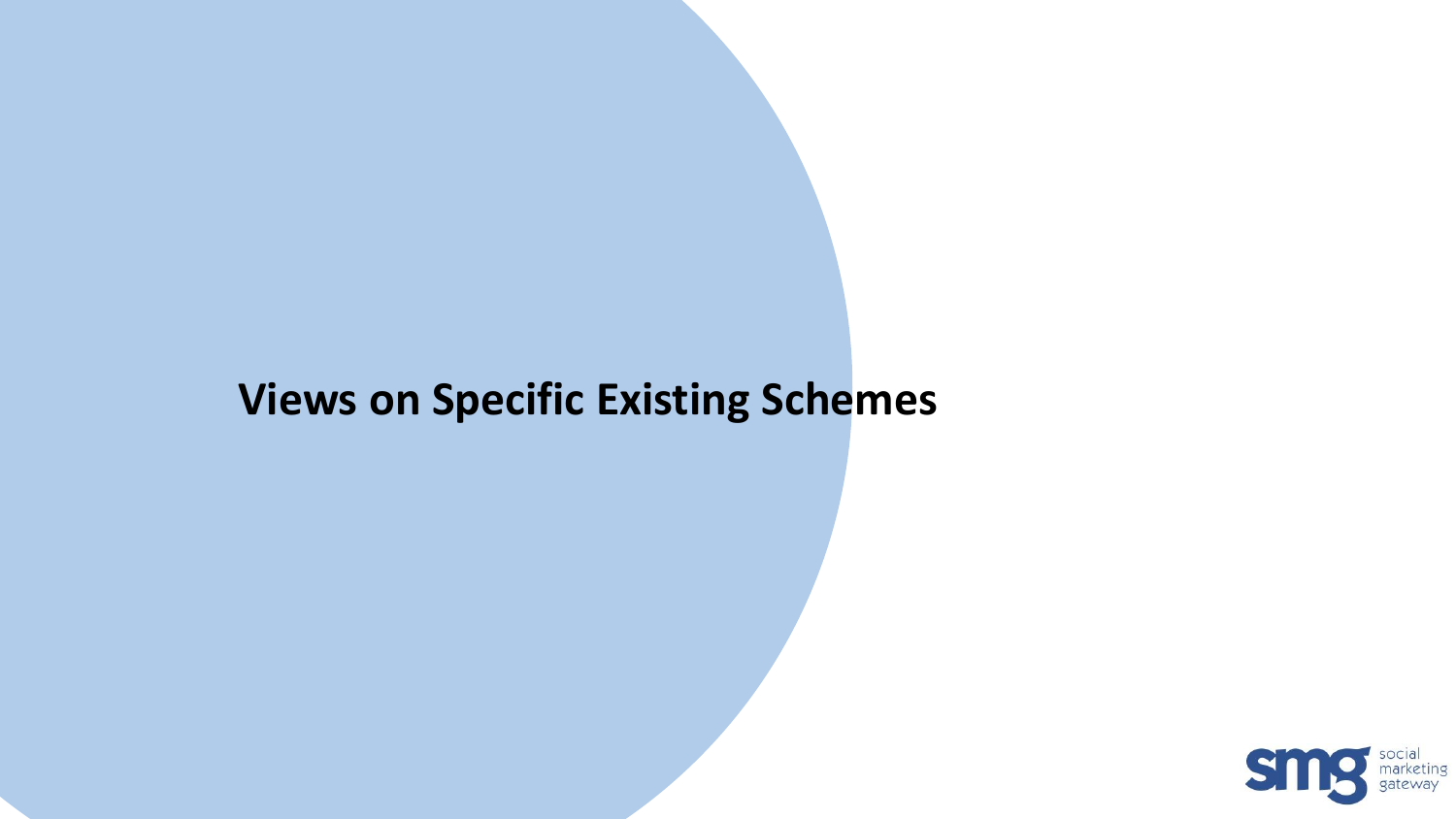#### **Schools**

|                              | <b>Familiar</b> | Retain  | <b>Remove</b> |                                     | <b>Familiar</b> | Retain  | Remove  |
|------------------------------|-----------------|---------|---------------|-------------------------------------|-----------------|---------|---------|
| <b>School</b>                | with            | (total) | (total)       | <b>School</b>                       | with            | (total) | (total) |
| <b>Bonaly Primary</b>        | 5%              | 5%      | 5%            | Leith Walk Primary                  | 13%             | 7%      | 6%      |
| Boroughmuir High School      | 18%             | 7%      | 6%            | Longstone Primary                   | 5%              | 8%      | 6%      |
| <b>Brunstane Primary</b>     | 2%              | 7%      | 4%            | Lorne Primary                       | 5%              | 5%      | 4%      |
| <b>Bruntsfield Primary</b>   | 10%             | 6%      | 5%            | Murrayburn Primary                  | 4%              | 4%      | 5%      |
| <b>Buckstone Primary</b>     | 2%              | 4%      | 4%            | Parsons Green Primary               | 4%              | 7%      | 4%      |
| <b>Carrick Knowe Primary</b> | 5%              | 5%      | 5%            | <b>Pentland Primary</b>             | 3%              | 5%      | 4%      |
| <b>Castleview Primary</b>    | 2%              | 5%      | 4%            | Pirniehall Primary                  | 6%              | 6%      | 4%      |
| <b>Corstorphine Primary</b>  | 13%             | 6%      | 5%            | <b>Preston Street Primary</b>       | 6%              | 5%      | 4%      |
| <b>Craigentinny Primary</b>  | 4%              | 5%      | 4%            | <b>Prestonfield Primary</b>         | 3%              | 4%      | 3%      |
| <b>Craigour Park Primary</b> | 2%              | 3%      | 4%            | <b>Rudolf Steiner School</b>        | 3%              | 4%      | 4%      |
| <b>Currie Primary</b>        | 6%              | 6%      | 3%            | <b>Sciennes Primary</b>             | 6%              | 6%      | 4%      |
| <b>Dalry Primary</b>         | 10%             | 6%      | 4%            | South Morningside Primary           | 11%             | 6%      | 5%      |
| Davidsons Mains Primary      | 7%              | 6%      | 4%            | St Catherine's RC Primary           | 3%              | 5%      | 4%      |
| <b>Ferryhill Primary</b>     | 3%              | 5%      | 4%            | St Francis/ Niddrie Mill<br>Primary | 4%              | 4%      | 4%      |
| <b>Granton Primary</b>       | 7%              | 5%      | 3%            | <b>St Georges School</b>            | 6%              | 5%      | 3%      |
| <b>Gylemuir Primary</b>      | 3%              | 3%      | 4%            | St John Vianney RC Primary          | 2%              | 4%      | 4%      |
| Hermitage Park Primary       | 4%              | 5%      | 4%            | The Royal High School               | 9%              | 6%      | 5%      |
| <b>Holy Cross RC Primary</b> | 4%              | 4%      | 3%            | Victoria Primary                    | 4%              | 4%      | 4%      |
| James Gillespies Primary     | 8%              | 4%      | 4%            | <b>Unsure</b>                       | 20%             | 46%     | 46%     |
| Juniper Green Primary        | 2%              | 6%      | 5%            | <b>None</b>                         |                 | 17%     | 34%     |

**Q5a Can you select the schools with Spaces for People measures that you are most familiar with?** 

**Q10a Please select any schools with Spaces for People measures already in place that you would particularly like to remain following the pandemic.**

- Familiarity with the measures at individual schools was low, not surprising given these are relevant only to specific elements of the sample • Views on removal
- / retention were also expressed by a minority
- Almost half of the sample said they were unsure which should be retained or removed

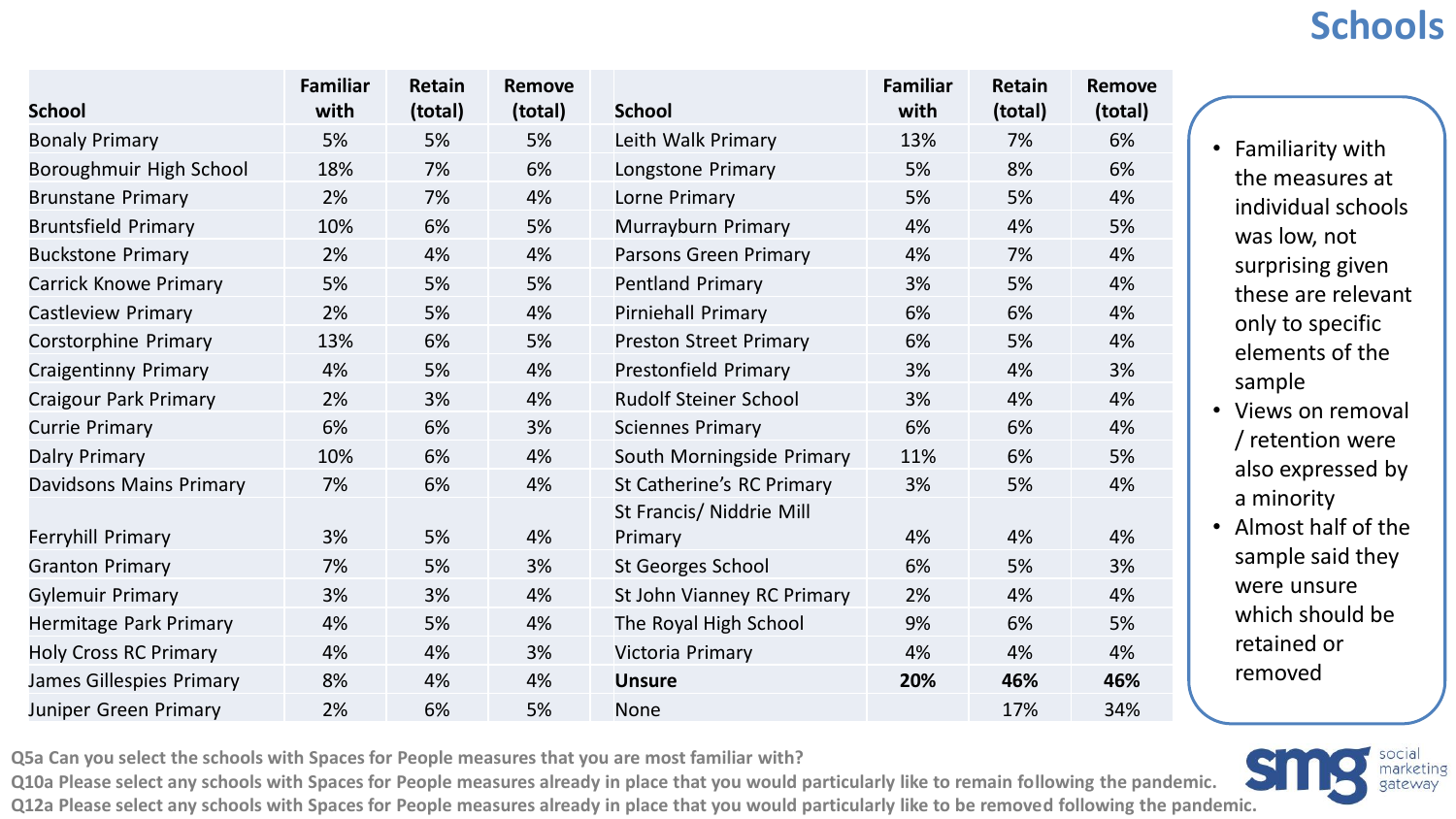| <b>School</b>                | Retain | <b>Remove</b> | <b>Base</b> | <b>School</b>                 | Retain | <b>Remove</b> | <b>Base</b>    |
|------------------------------|--------|---------------|-------------|-------------------------------|--------|---------------|----------------|
| <b>Bonaly Primary</b>        | 14%    | 14%           | 14          | Leith Walk Primary            | 40%    | 11%           | 45             |
| Boroughmuir High School      | 23%    | 16%           | 56          | Longstone Primary             | 40%    | 0%            | 15             |
| <b>Brunstane Primary</b>     | 44%    | 22%           | 9           | Lorne Primary                 | 38%    | 0%            | 16             |
| <b>Bruntsfield Primary</b>   | 30%    | 18%           | 33          | Murrayburn Primary            | 14%    | 14%           | 14             |
| <b>Buckstone Primary</b>     | 0%     | 0%            | 6           | Parsons Green Primary         | 15%    | 0%            | 13             |
| <b>Carrick Knowe Primary</b> | 31%    | 13%           | 16          | <b>Pentland Primary</b>       | 20%    | 10%           | 10             |
| <b>Castleview Primary</b>    | 50%    | 17%           | 6           | Pirniehall Primary            | 29%    | 6%            | 17             |
| <b>Corstorphine Primary</b>  | 30%    | 11%           | 44          | <b>Preston Street Primary</b> | 24%    | 6%            | 17             |
| <b>Craigentinny Primary</b>  | 27%    | 13%           | 15          | <b>Prestonfield Primary</b>   | 17%    | 8%            | 12             |
| Craigour Park Primary        | 33%    | 0%            | 6           | <b>Rudolf Steiner School</b>  | 0%     | 20%           | 10             |
| <b>Currie Primary</b>        | 18%    | 6%            | 17          | <b>Sciennes Primary</b>       | 35%    | 13%           | 23             |
| <b>Dalry Primary</b>         | 34%    | 6%            | 32          | South Morningside Primary     | 24%    | 18%           | 33             |
| Davidsons Mains Primary      | 18%    | 23%           | 22          | St Catherine's RC Primary     | 50%    | 0%            | 8              |
|                              |        |               |             | St Francis/ Niddrie Mill      |        |               |                |
| <b>Ferryhill Primary</b>     | 0%     | 33%           | 9           | Primary                       | 9%     | 9%            | 11             |
| <b>Granton Primary</b>       | 30%    | 17%           | 23          | <b>St Georges School</b>      | 27%    | 13%           | 15             |
| <b>Gylemuir Primary</b>      | 10%    | 30%           | 10          | St John Vianney RC Primary    | 29%    | 14%           | $\overline{7}$ |
| Hermitage Park Primary       | 67%    | 7%            | 15          | The Royal High School         | 22%    | 22%           | 27             |
| <b>Holy Cross RC Primary</b> | 23%    | 8%            | 13          | Victoria Primary              | 17%    | 17%           | 12             |
| James Gillespies Primary     | 19%    | 23%           | 26          |                               |        |               |                |
| Juniper Green Primary        | 44%    | 33%           | 9           |                               |        |               |                |

**NOTE: Very small base sizes**



**Q10a Please select any schools with Spaces for People measures already in place that you would particularly like to remain following the pandemic.** Q10a Please select any schools with Spaces for People measures already in place that you would particularly like to remain following the pandemic.<br>Q12a Please select any schools with Spaces for People measures already in p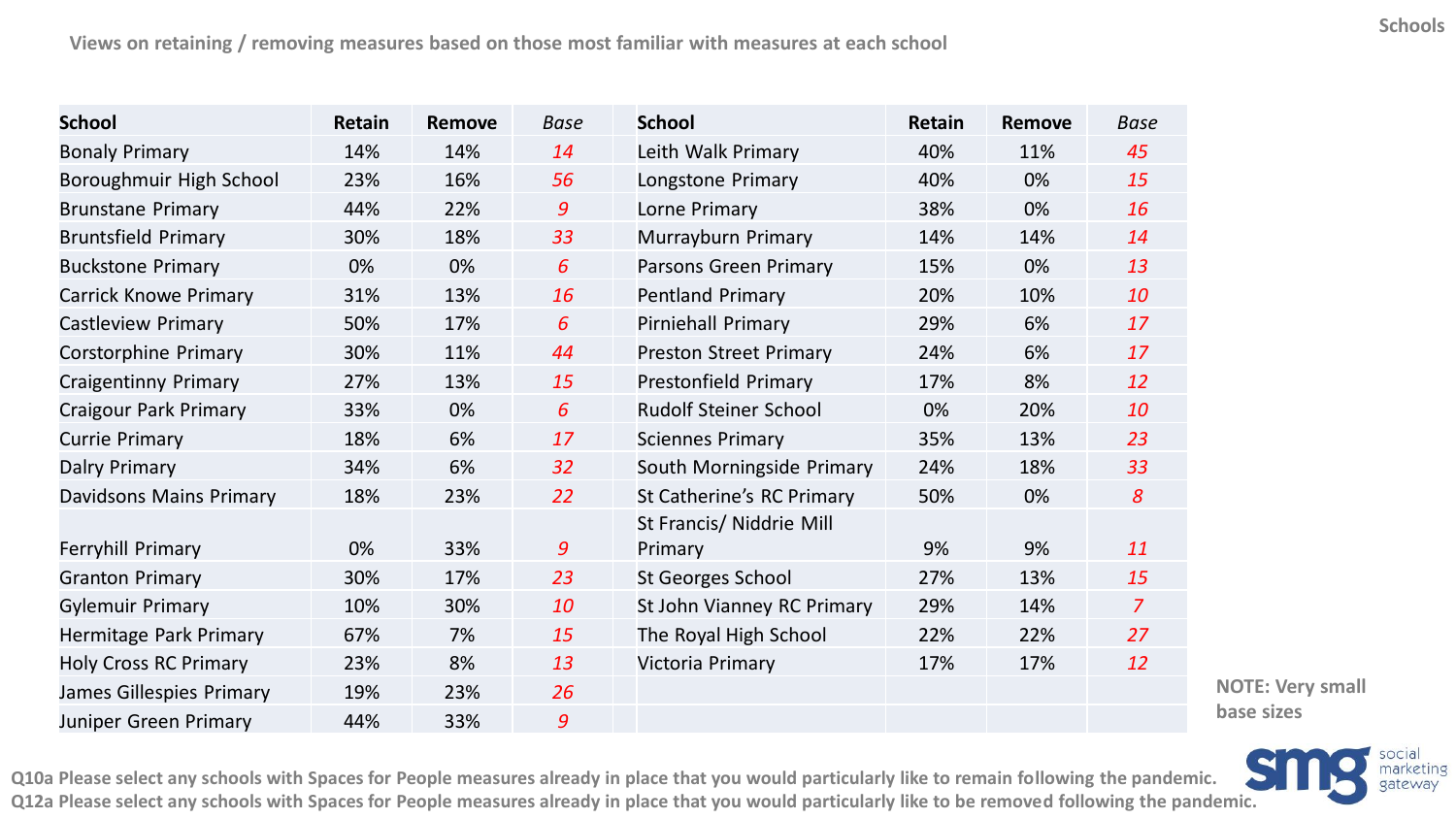#### **Central Edinburgh**



- Amongst those most familiar with each measure in Central Edinburgh, support for their retention was higher than amongst the sample as a whole
- 5 of the 11 measures were supported for retention by 40% or more of those familiar with the measure
- 2 in 10 wanted schemes on The Mound, Forrest Road and Raeburn Place removed

Note: individual base sizes shown in ()

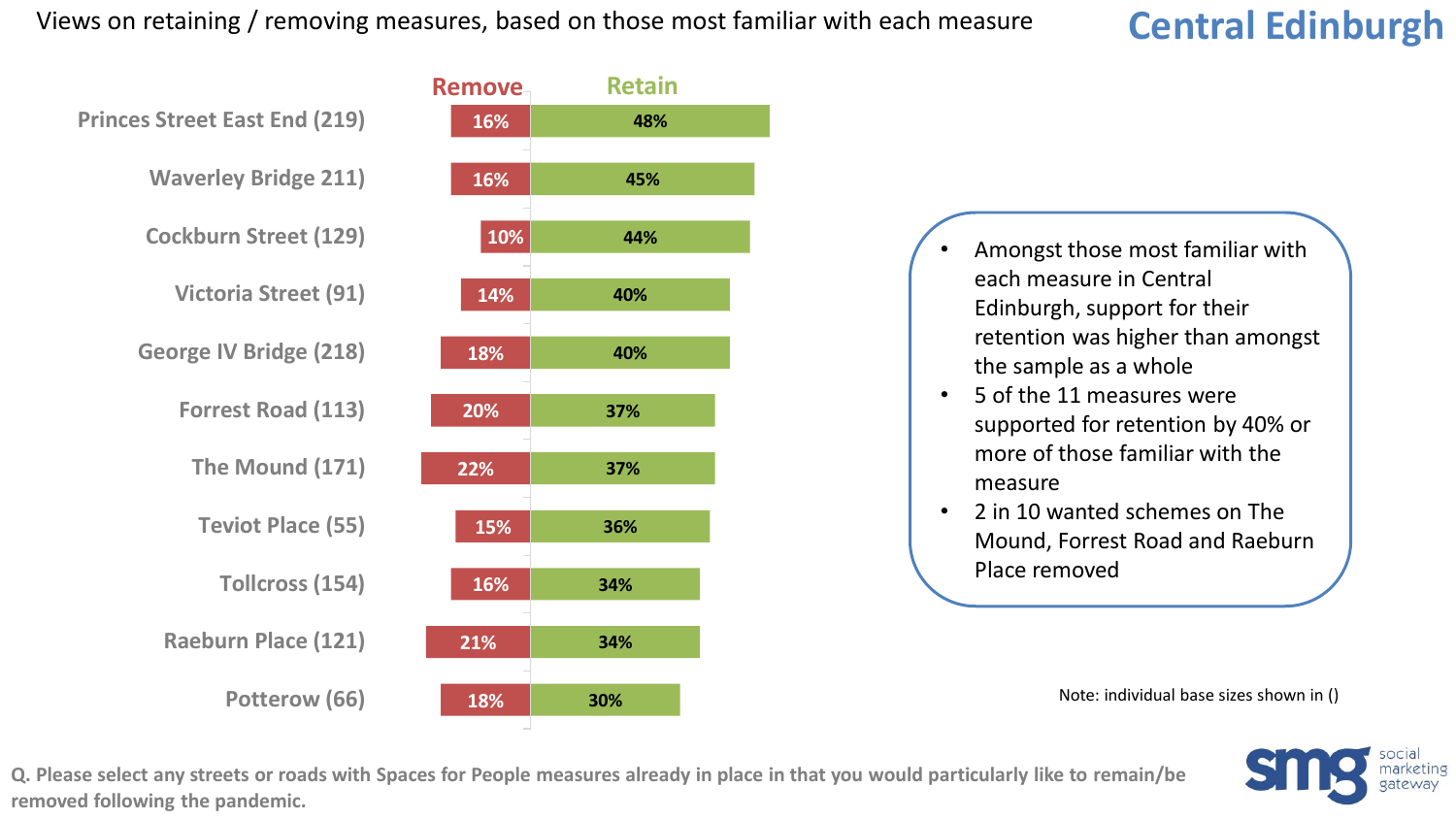

- Amongst those familiar with the specific measures, support clearly outweighed opposition for:
	- Muirhouse Parkway, Ferry Road and Arboretum Place
- However, many of the measures in North Edinburgh attracted broadly similar proportions advocating retention and removal
- Overall, the Silverknowes Road North closure attracted the greatest level of opposition of the North Edinburgh measures.

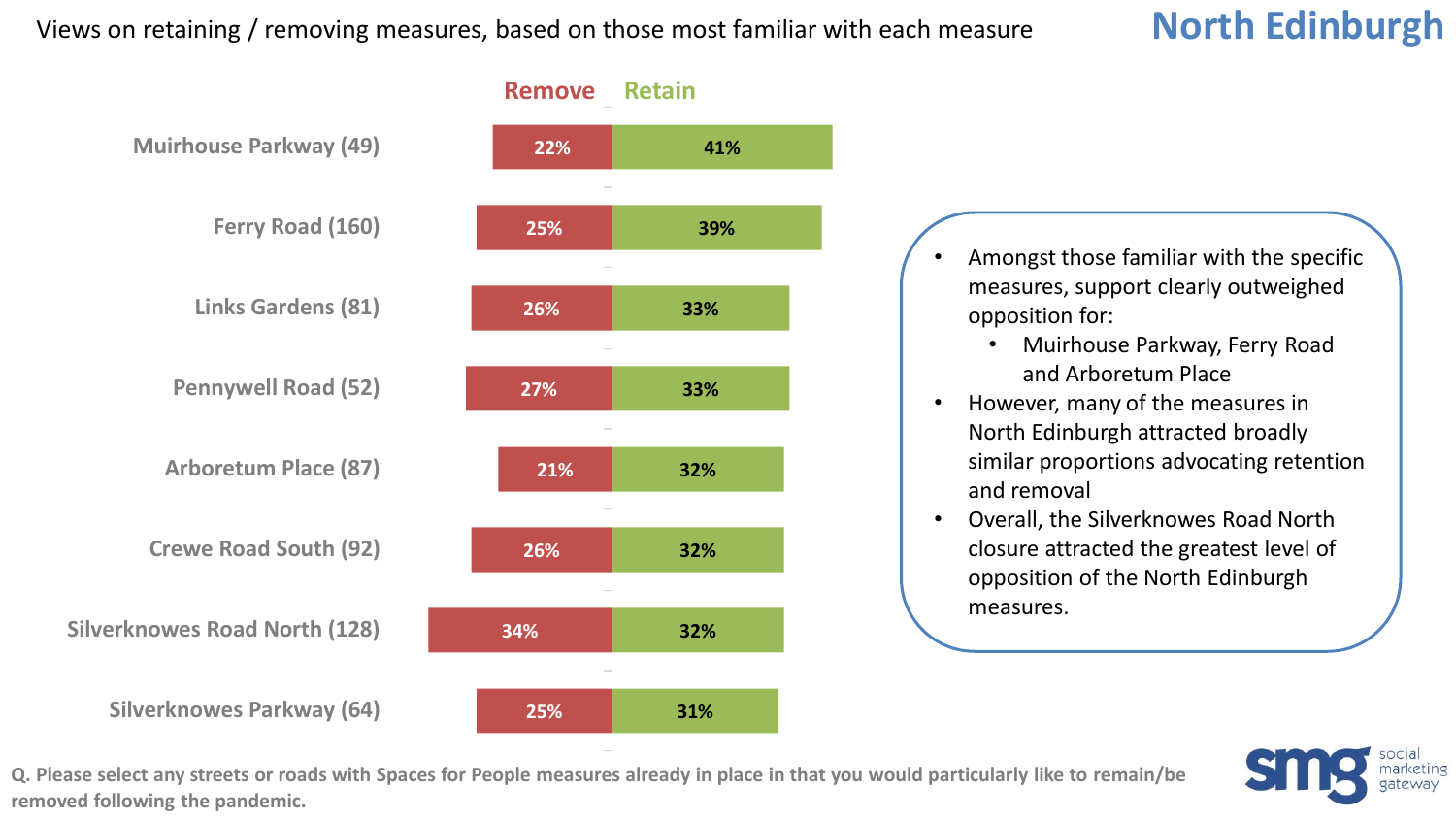#### **East Edinburgh**



- Amongst those most familiar with each measure in East Edinburgh, support was greater for retention than removal for 6 of the 9 measures
- Opposition was strongest for Milton Road West measures with just over a third wanting to see these removed, whilst a quarter supported keeping them in place
- Measures at Kings Place and Willowbrae Rodd attracted similar levels of support and opposition.

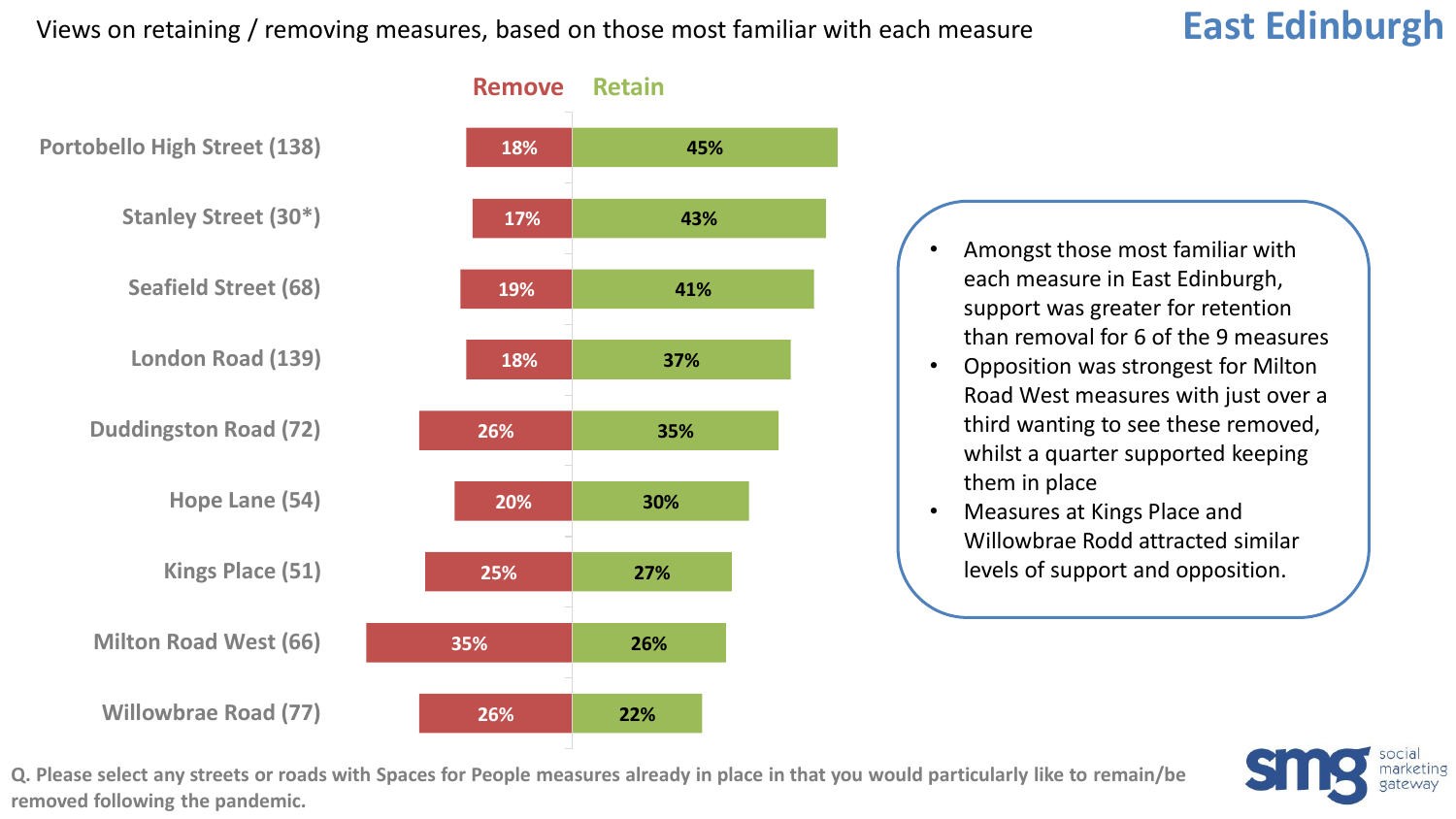#### **South Edinburgh**





- Amongst those most familiar with the measures, the proportion who thought they should be retained was higher than the proportion who thought they should be removed for most measures
- Key exceptions were Braid Road and Whitehouse Loan where support and opposition to the measures was similar.

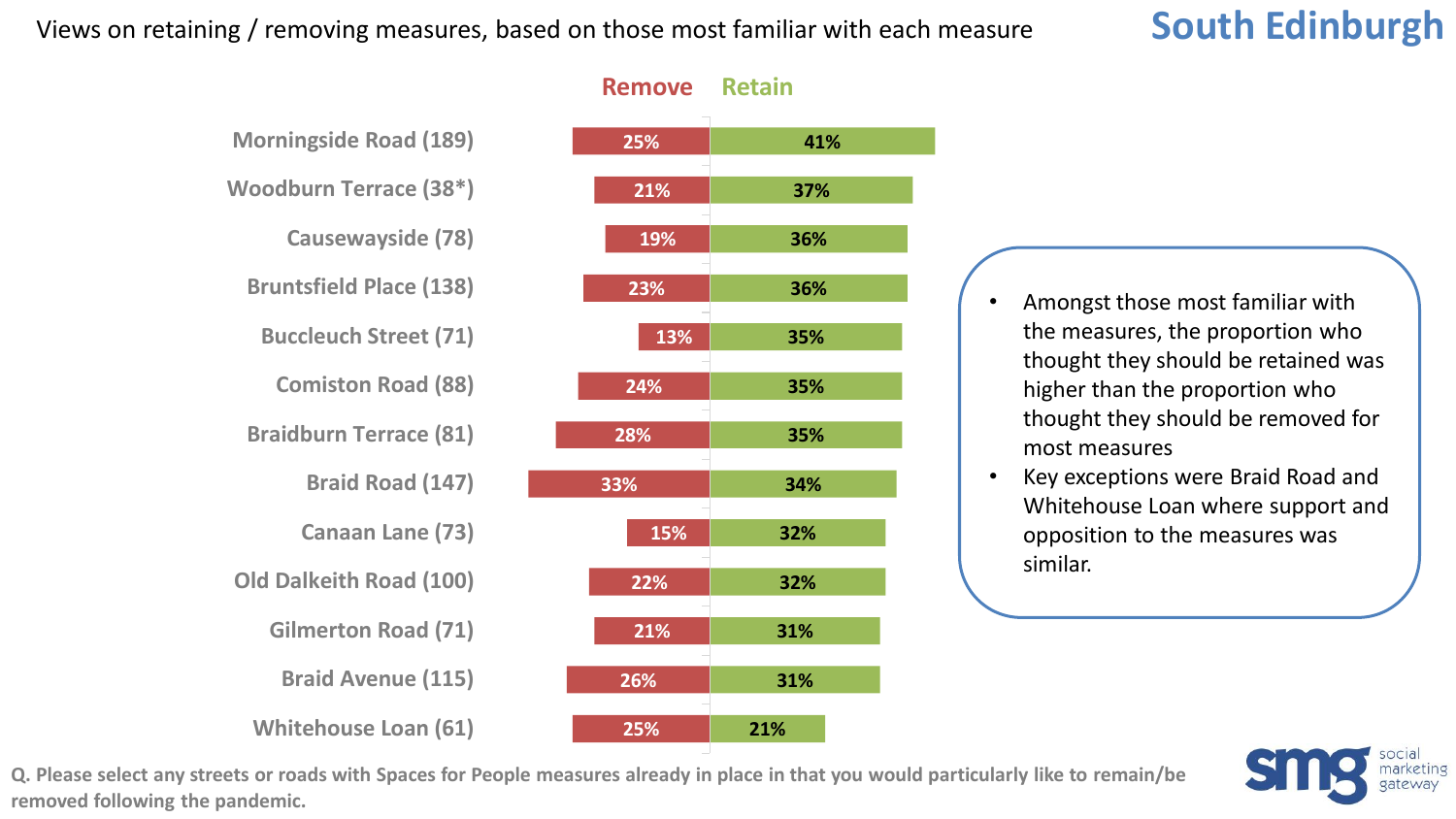#### **West Edinburgh**

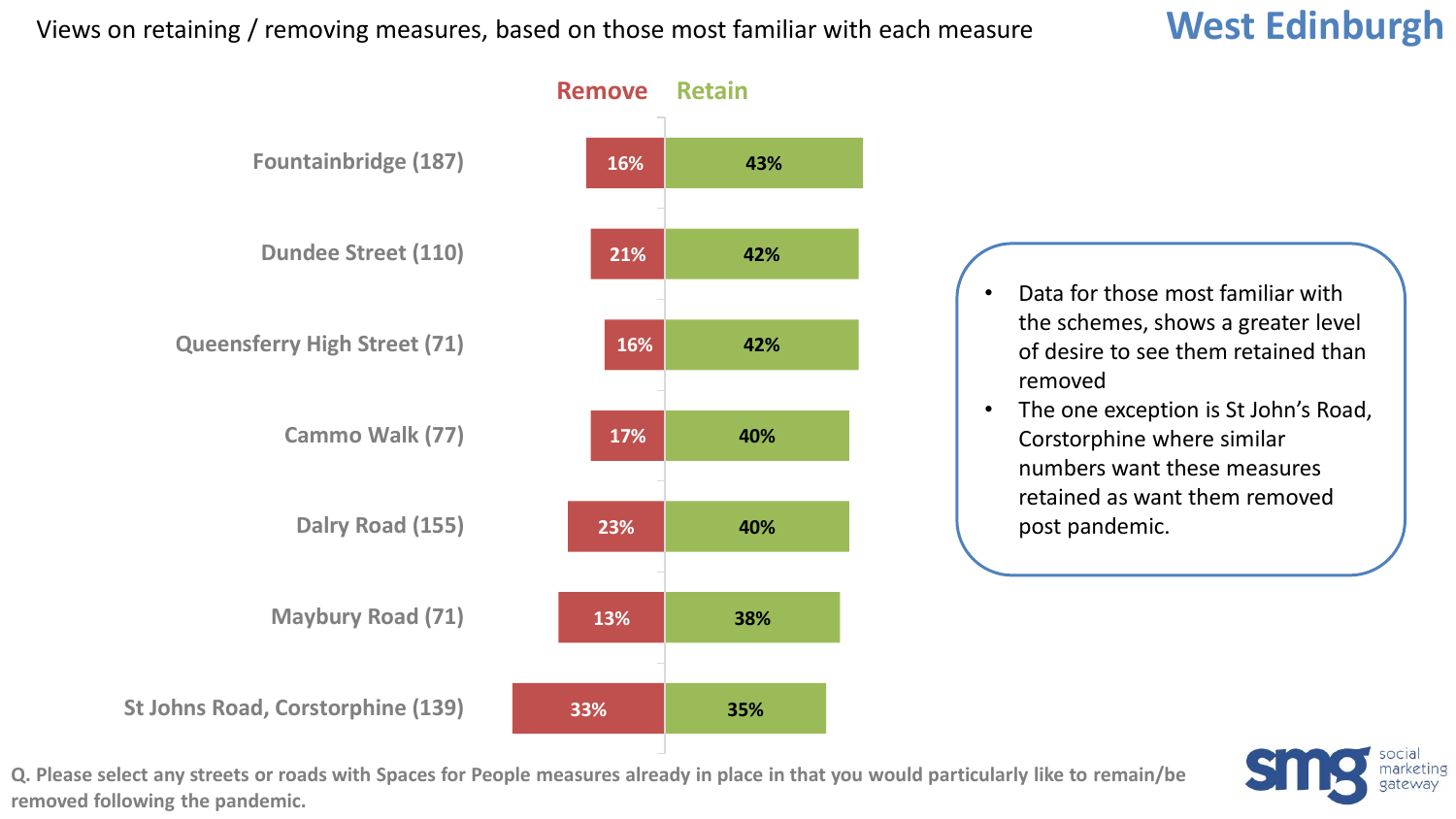### **Views on Schemes Currently Being / Still To Be Installed**

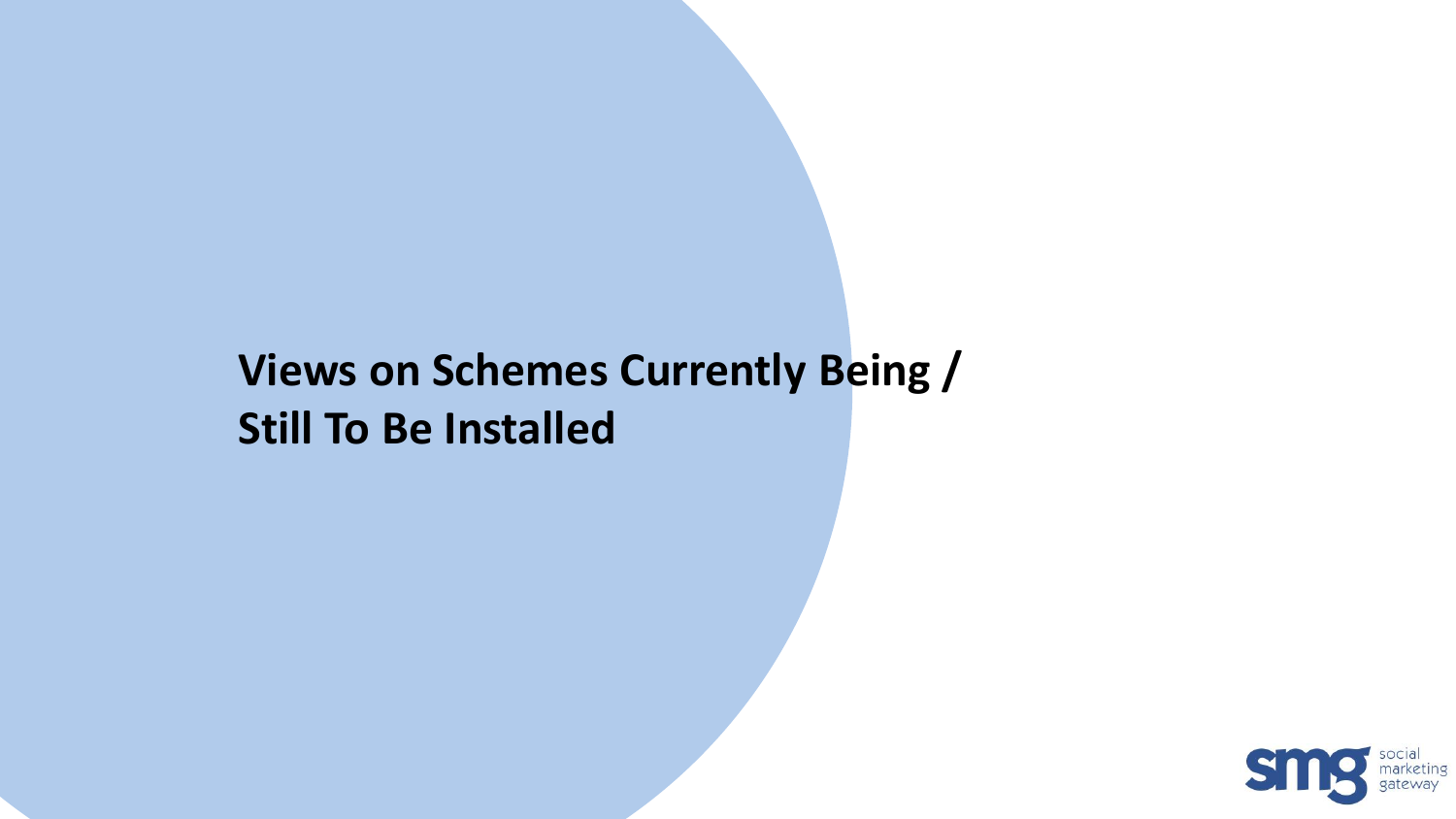#### **Central Edinburgh**



| Remove:         | Retain:         |
|-----------------|-----------------|
| <b>None 36%</b> | <b>None 29%</b> |
| Unsure 34%      | Unsure 26%      |

- At the overall level, 36% do not think any of the measures in Central Edinburgh should be removed, and 29% do not think any should be retained
- In terms of individual schemes, levels of support are highest for those at South Bridge, Broughton St (and roundabout)
- However, measures at South Bridge also attract higher levels of opposition than others.



**Q. Please select here any streets or roads with measures currently being installed, or due for installation, that you would particularly like to stay in place/be removed following the pandemic.**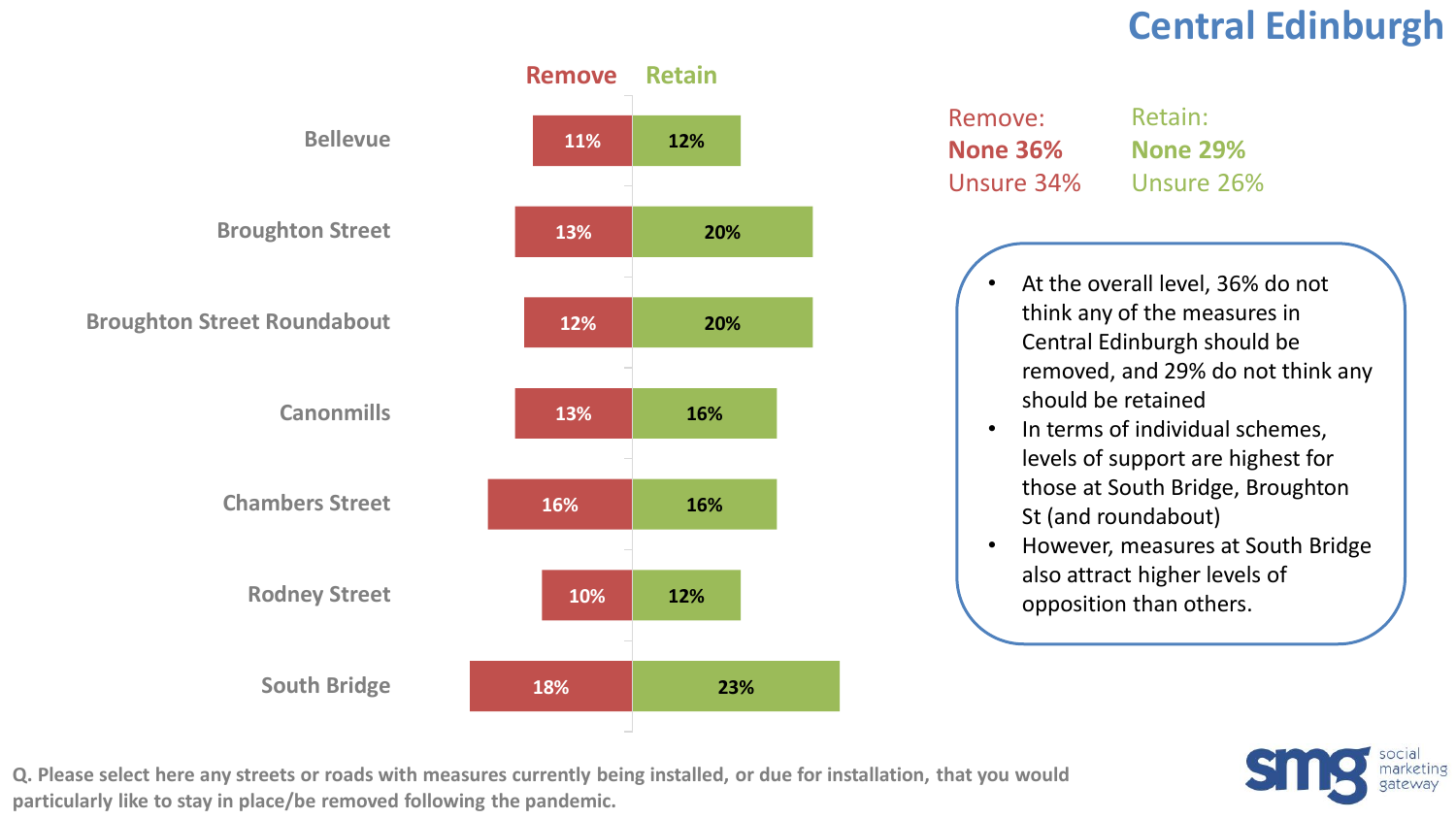#### **North Edinburgh**

**Seafield Rd at Fillyside Road Crossing**

**Silverknowes Road (North section)**

**Silverknowes Road (South section)**

**Starbank Road**

**West Harbour Rd/West Shore Rd**



| Remove:         | Retain:         |
|-----------------|-----------------|
| <b>None 38%</b> | <b>None 29%</b> |
| Unsure 39%      | Unsure 35%      |

- Almost 4 in 10 think none of the new measures in North Edinburgh should be removed compared with 1 in 3 who think none should be retained
- Levels of support for retaining the individual measures are broadly consistent and outweigh the numbers who wish to see these removed
- One exception is Starbank Road where levels of support and opposition are equal
- High levels of uncertainty are recorded here.



Q14b Please select here any streets or roads in NORTH EDINBURGH with measures currently being installed, or due for installation, that you would particularly like to stay in place following the pandemic. Q16b Please select here any streets or roads in NORTH EDINBURGH with measures currently being installed, or due for installation, that you would particularly like to be removed following the pandemic. Base: 583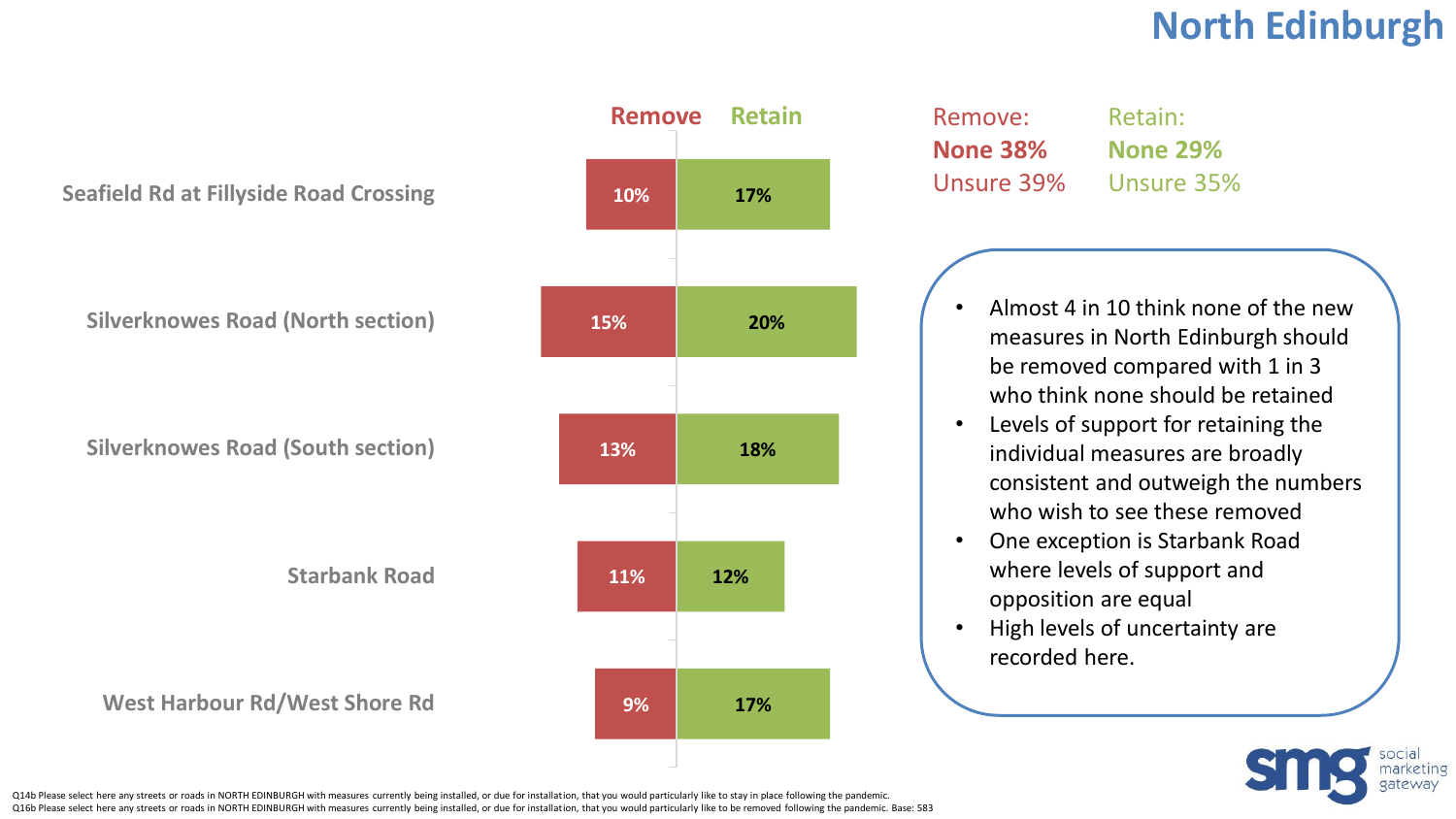#### **East Edinburgh**



**Q. Please select here any streets or roads with measures currently being installed, or due for installation, that you would particularly like to stay in place/be removed following the pandemic.** 

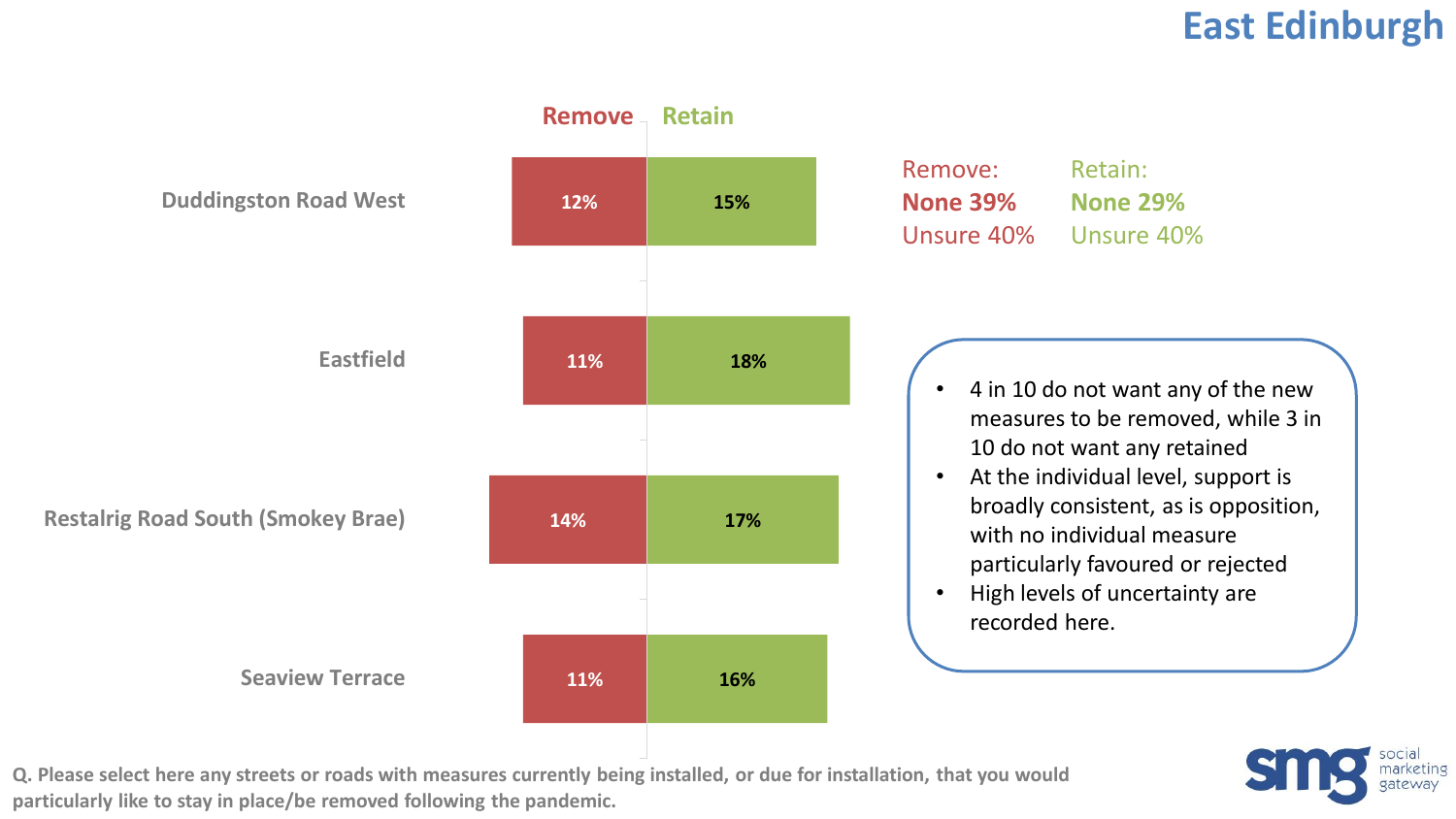#### **South Edinburgh**

**narketing** 



Remove: **None 38%** Unsure 37% Unsure 37% Retain: **None 29%**

- Almost 1 in 4 thought none of the new measures in South Edinburgh should be removed, and 1 in 3 thought none should be retained
- Across the individual measures similar levels of support existed for retention, with marginally fewer keen to see these removed
- Minto Street and Craigmillar Park received equal levels of support / opposition
- At the overall level, a significant proportion of respondents were unsure whether new measures in South Edinburgh should be retained or removed.